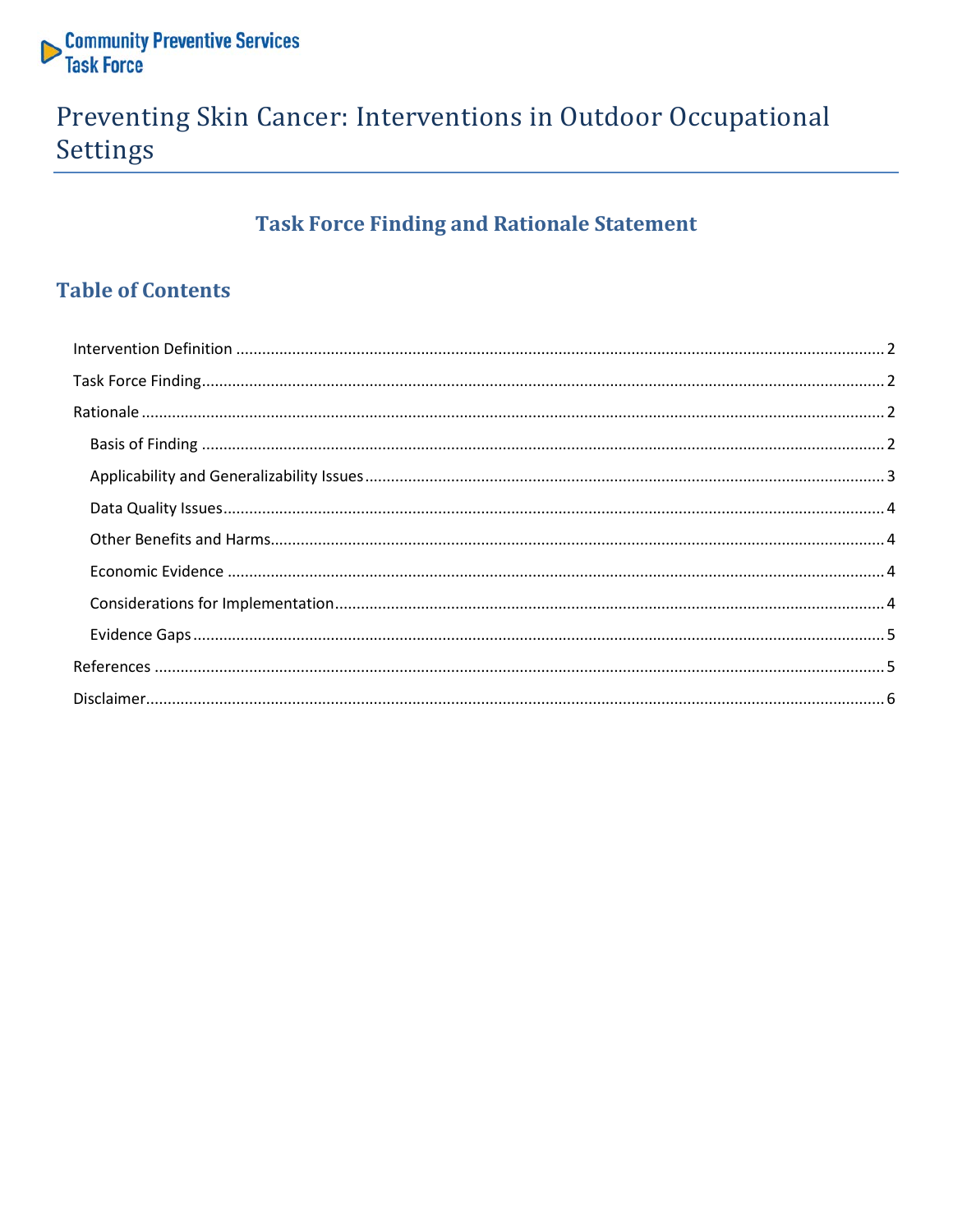



### **Task Force Finding and Rationale Statement**

### <span id="page-1-0"></span>**Intervention Definition**

Interventions in outdoor occupational settings to promote sun protective behaviors among workers include at least one of the following:

- Educational approaches (e.g., providing informational messages about sun protection to workers through instruction, small media such as posters or brochures, or both)
- Activities designed to influence knowledge, attitudes, or behavior of workers (e.g., modeling or demonstrating behaviors)
- Environmental approaches to encourage sun protection (e.g., providing sunscreen or shade)
- Policies to support sun protection practices (e.g., requiring sun protective clothing)

### <span id="page-1-1"></span>**Task Force Finding (August 2013)**

The Community Preventive Services Task Force recommends interventions in outdoor occupational settings to prevent skin cancer based on strong evidence of effectiveness in increasing outdoor workers' sun protective behaviors (e.g., use of sunscreen or sun protective clothing or combination of sun protective behaviors) and reducing sunburns.

### <span id="page-1-2"></span>**Rationale**

### <span id="page-1-3"></span>**Basis of Finding**

The Task Force finding is based on evidence from a Community Guide systematic review published in 2004 (Saraiya et al., 7 studies with behavioral outcomes; search period January 1966 – June 2000) combined with more recent evidence (8 studies, search period June 2000 – April 2013). Based on this updated review, the Task Force recommendation was changed from insufficient evidence to strong evidence of effectiveness. The table summarizes results from the updated search period for selected outcomes.

### **Summary of Results from Updated Search Period**

| <b>Review Outcomes</b> | <b>Summary Effect Estimates</b>                                                   |
|------------------------|-----------------------------------------------------------------------------------|
| Sunscreen Use          | Median increase: 8.0 pct pts<br>(Range: 7.0 pct pts to 10.1 pct pts); 3 studies   |
| Hat Use                | Median increase: 8.8 pct pts<br>(Range: 4.8 pct pts to 11.0 pct pts); 4 studies   |
| <b>Sunburns</b>        | Median decrease: -5.2 pct pts<br>(Range: -7.0 pct pts to -3.0 pct pts); 3 studies |

Pct pts = percentage point difference in proportion of workers reporting outcomes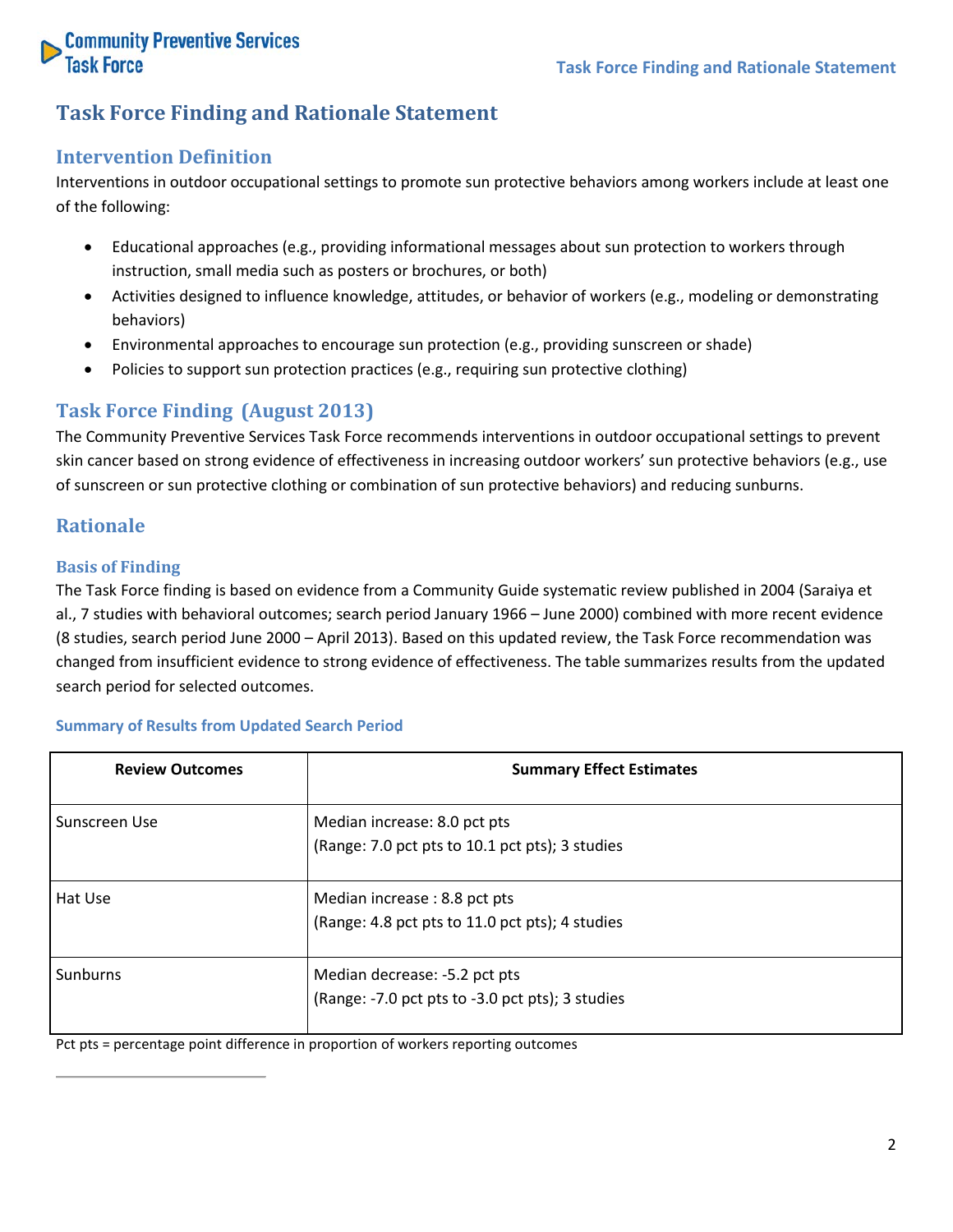# Community Preventive Services<br>Task Force

### **Task Force Finding and Rationale Statement**

Eight studies from the updated search period assessed effectiveness of interventions on a number of outcomes including sun protective behaviors, sunburns, UV exposure, and skin cancer risk among outdoor workers. All eight studies evaluated intervention effects on at least one sun protective behavior and found consistently favorable results for use of sunscreen, hats, sun protective clothing, and combined sun protective behaviors. Effect estimates for sunscreen use, hat use, and sunburns are reported in Table 1. Additionally, one study reported that intervention group workers were more likely to report using sunscreen (OR:1.43; 95% CI=1.20 – 1.71) or a hat (OR:1.01; 95% CI=0.86 – 1.18) than were workers in the control group (Andersen et al., 2008).

Four of the included studies examined intervention effects on sunburns and found favorable results (Andersen et al., 2008, Hall et al., 2008, Hiemstra et al., 2012, Woolley et al., 2008). One study found that workers effected by a policy intervention reported fewer sunburns (mean: -0.2/person) and severe sunburns (mean: -0.7/person) in the last month than did workers in the control group (Woolley et al., 2008).

Included studies evaluated interventions in different types of outdoor work settings. Four of the studies targeted workers in recreational settings (Andersen et al., 2008, Glanz et al., 2002, Hall et al., 2008, Hiemstra et al., 2012,), two included U.S. postal workers (Mayer et al., 2007, Mayer et al., 2009) and two targeted highway or road workers (Stock et al., 2009, Woolley et al., 2008). Six studies evaluated effectiveness of multicomponent interventions that implemented educational and environmental approaches. Only one study evaluated effectiveness of education alone (Stock et. al., 2009), and one study assessed effects of a mandatory worksite policy (Woolley et al., 2008).

Three studies assessed intervention effects on workers' use of protective clothing and found favorable results. One study reported a 23.4 percentage point increase in the proportion of lifeguards who wore shirts with long sleeves following the intervention (Glanz et al., 2002). Another study evaluated a policy-based intervention and found 81% of outdoor workers in the intervention group reported wearing long-sleeved shirts during work as compared with 29% of workers in the control group (Woolley et al. 2008). And one study found outdoor workers in the intervention group more often reported wearing sun protective clothing than did workers in the control group, though the results were not statistically significant (OR:1.10; 95% CI = 0.93 - 1.30; Andersen et al., 2008). This study also found that workers in the intervention group were less likely to report seeking shade during peak hours (OR:0.94; 95% CI = 0.80 - 1.11; Andersen et al., 2008).

Four studies evaluated intervention effects on composite sun protective behaviors (Hall et al., 2008, Hiemstra et al., 2012, Andersen et al., 2008, Stock et al., 2009). Although different measurements and sun protection questions across the studies made it difficult to calculate a summary effect estimate, studies consistently reported favorable results.

Two of the studies assessed intervention effects on change in UV exposure (i.e., sun tan) and found mixed results (Mayer et al., 2007, Woolley et al., 2008).

Only one study examined the effects of a worksite policy on keratosis and skin cancers and found that workers mandated to practice sun safety during work reported fewer solar keratoses and medically diagnosed and excised skin cancers than did workers in the control group (Woolley et al., 2008).

### <span id="page-2-0"></span>**Applicability and Generalizability Issues**

Seven of the eight studies from the updated search period were conducted in the United States. Studies included male and female workers from various age groups, with white workers over-represented in the samples.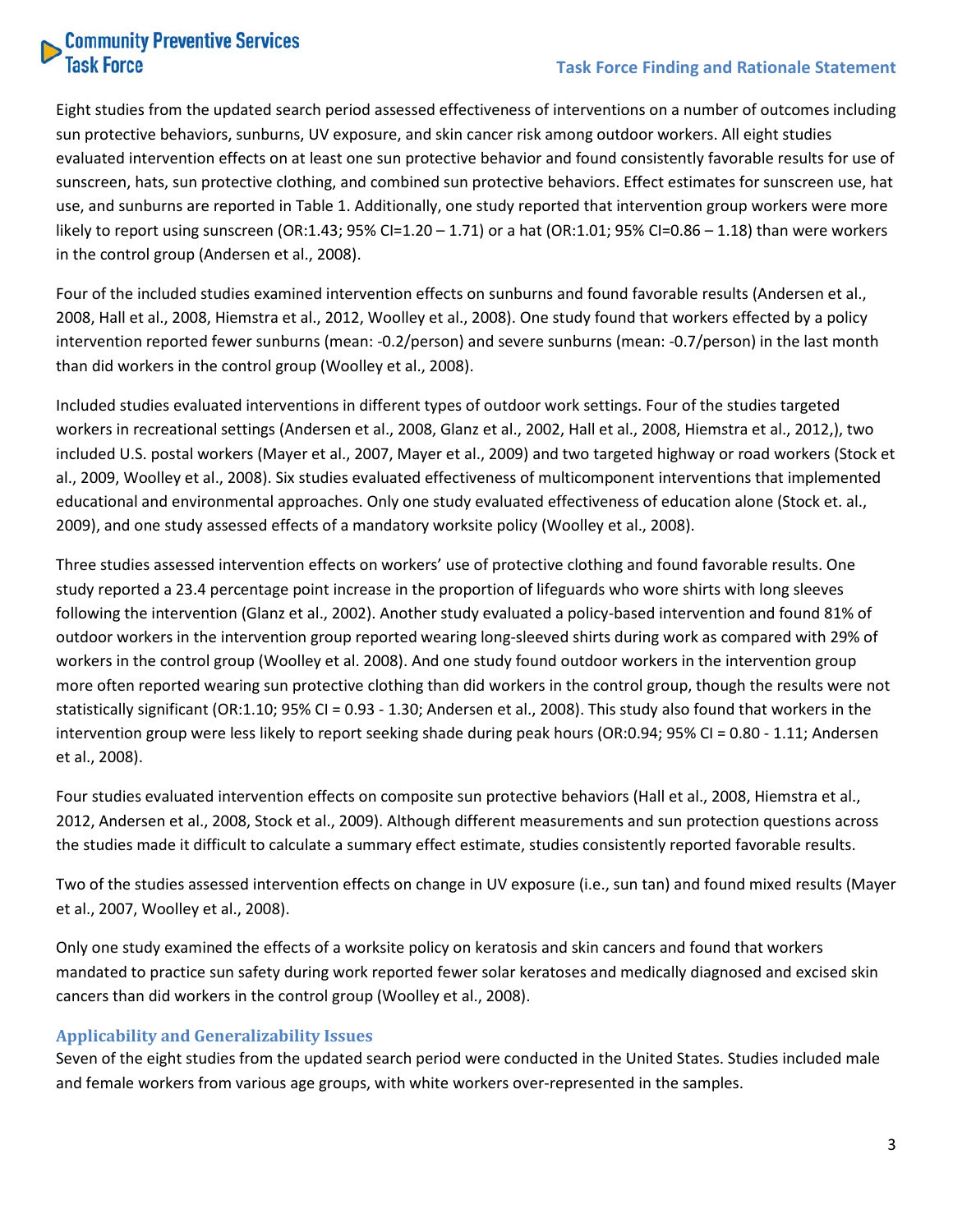# **Community Preventive Services**<br>Task Force

### **Task Force Finding and Rationale Statement**

The Task Force recommendation is most directly applicable to interventions that target workforces with substantial numbers of white men and women, regardless of age or specific occupation. Though few included studies provided detailed information, evidence also suggests the findings apply to full-time and seasonal workers, and to people with sun-sensitive skin.

### <span id="page-3-0"></span>**Data Quality Issues**

Most studies from the updated search were group randomized control trials, and results were consistently positive across all study designs. Quality issues found in this review reflect challenges identified by authors of included studies and other researchers in the field. For example, studies used different data collection methods with variations in question content, wording, recall periods, and measurement scales. In addition, most studies had a follow-up period of 3 to 12 months, making it difficult to assess sustainability of effects. Most of the studies also used self-reported data that would have been subject to recall and social biases, though a number of studies validated self-report data with direct observation or used previously validated measures.

### <span id="page-3-1"></span>**Other Benefits and Harms**

Benefits of the intervention may extend to other health outcomes for outdoor workers and their families. One study reported that workers in the intervention group reported discussing sun safety at home with family members (Andersen et al., 2008). Literature suggests that interventions designed to reduce overexposure to sun can prevent heat strokes (Glanz et al., 2007).

Increasing sunscreen use may have unique and specific benefits. A community-based randomized control trial found that using sunscreen on a regular basis can stop changes in skin cells induced by sun-exposure (i.e., photo-aging—a known risk factor for skin cancer; Hughes et al., 2013).

Included studies did not identify any specific harm to outdoor workers resulting from the interventions. Reducing sun exposure may decrease levels of vitamin D and physical activity in some populations, though these outcomes are unlikely among outdoor workers. One study of outdoor workers evaluated the effect of reduced sun exposure (using different modalities of sun protection for skin cancer prevention) and found that sun protection did not suppress vitamin D levels (Azizi et al., 2012).

### <span id="page-3-2"></span>**Economic Evidence**

An economic review is pending.

### <span id="page-3-3"></span>**Considerations for Implementation**

Given the increased occupational risk of outdoor workers developing skin cancers, employers should implement sun protection interventions in the context of workers' safety and risk management (Glanz et al., 2007). It is important to educate and encourage workers to practice personal sun protective behaviors (e.g., wearing sun screen, hats, and sun protective clothing), though some sun protective measures may be largely out of workers' control (e.g., taking breaks or working in the shade during peak hours of sun exposure). Employers can provide sun safety supports such as shade structures, sun protective clothing, and sunscreen when work conditions permit.

Barriers to sun safety interventions may include competing worksite priorities, social norms, feasibility, cost, and workers' attitudes about sun protection measures. Worksite policies can hold both the workers and their employers accountable for implementing, practicing, and reinforcing sun safety practices. It is important to have practical policies that do not hinder the work or create a hazard. Engaging key stakeholders to facilitate awareness, acceptance, and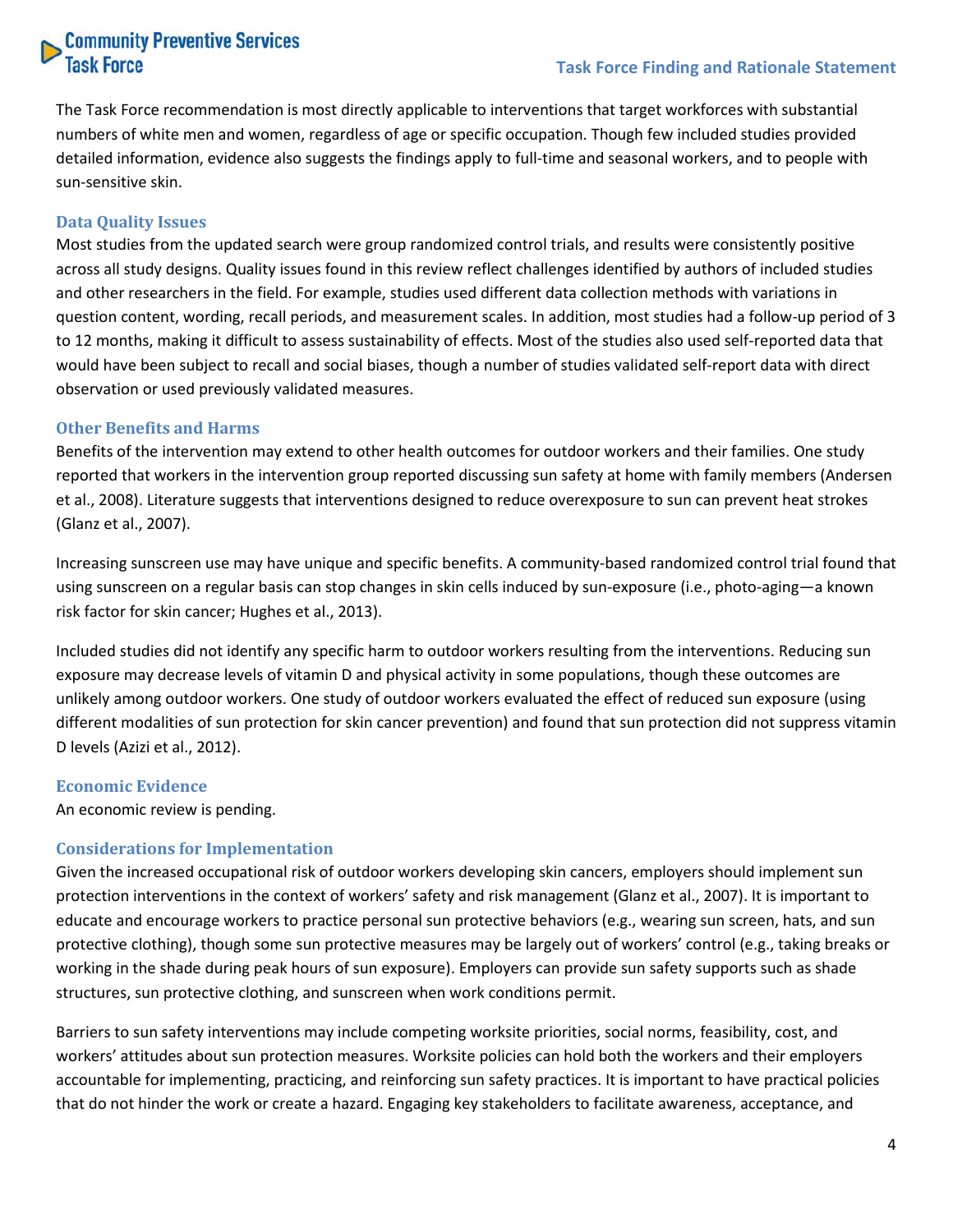## **Community Preventive Services**<br>Task Force

implementation of effective sun safety policy interventions is critical. Reaching out to unions and employers to identify effective and realistic messages, policies, and practices appropriate for their occupational setting may increase buy-in and sustainability of sun safety interventions.

Two studies reported a positive association between the level of program implementation (e.g., the number of sun safety sessions that workers attended or the degree to which a worksite implemented a sun protection program) and workers' sun protection behaviors (Mayer et al., 2007, Andersen et al., 2008).

Achieving high initial use of the program and developing strong partnerships with industry professional associations may influence successful and sustainable dissemination of sun protection interventions (Buller et al., 2012). Further, dissemination strategies that use personal communication and support end users may contribute to program success (Buller et al., 2012).

### <span id="page-4-0"></span>**Evidence Gaps**

The occupational groups evaluated in the included studies were heterogeneous; each group had its own distribution of age, gender, and educational background, making it difficult to determine variability in intervention effectiveness by population characteristics. Further, questions about the most effective intervention component or optimal combination of components were not adequately addressed in the available literature.

Large, multi-arm studies, in diverse occupational settings are needed to assess comparative effectiveness by specific intervention components in specific context and settings. Additionally, studies that examine effectiveness of worksite policies in diverse outdoor occupational settings are needed. Included studies over-represented interventions in recreational settings (50%); more studies are needed that target outdoor workers in non-recreational occupational settings. Future studies also should assess interventions over longer periods of time to determine sustainability of effects.

*The data presented here are preliminary and are subject to change as the systematic review goes through the scientific peer review process.*

### <span id="page-4-1"></span>**References**

Andersen PA, Buller DB, Voeks JH, et al. Testing the long-term effects of the Go Sun Smart Worksite Health Communication Campaign: a group-randomized experimental study. *Journal of Communication* 2008;58:447-71.

Azizi E, Pavlotsky F, Kudish A, et. al. Serum levels of 25-hydroxy-vitamin D3 among sun-protected outdoor workers in Israel. *Photochemistry and Photobiology* 2012;88(6):1507-12.

Buller DB, Andersen PA, Walkosz BJ, et al. Enhancing industry-based dissemination of an occupational sun protection program with theory-based strategies employing personal contact. *American Journal of Health Promotion* 2012;26(6):356–65.

Glanz A, Geller AC, Shigaki D, Maddock JE, Isnec MR. A randomized trial of skin cancer prevention in aquatics settings: the Pool Cool program. *Health Psychology* 2002; 21:579–87.

Glanz K, Buller DB, Saraiya M. Reducing ultraviolet radiation exposure among outdoor workers: State of the evidence and recommendations. *Environmental Health* 2007;6(22).